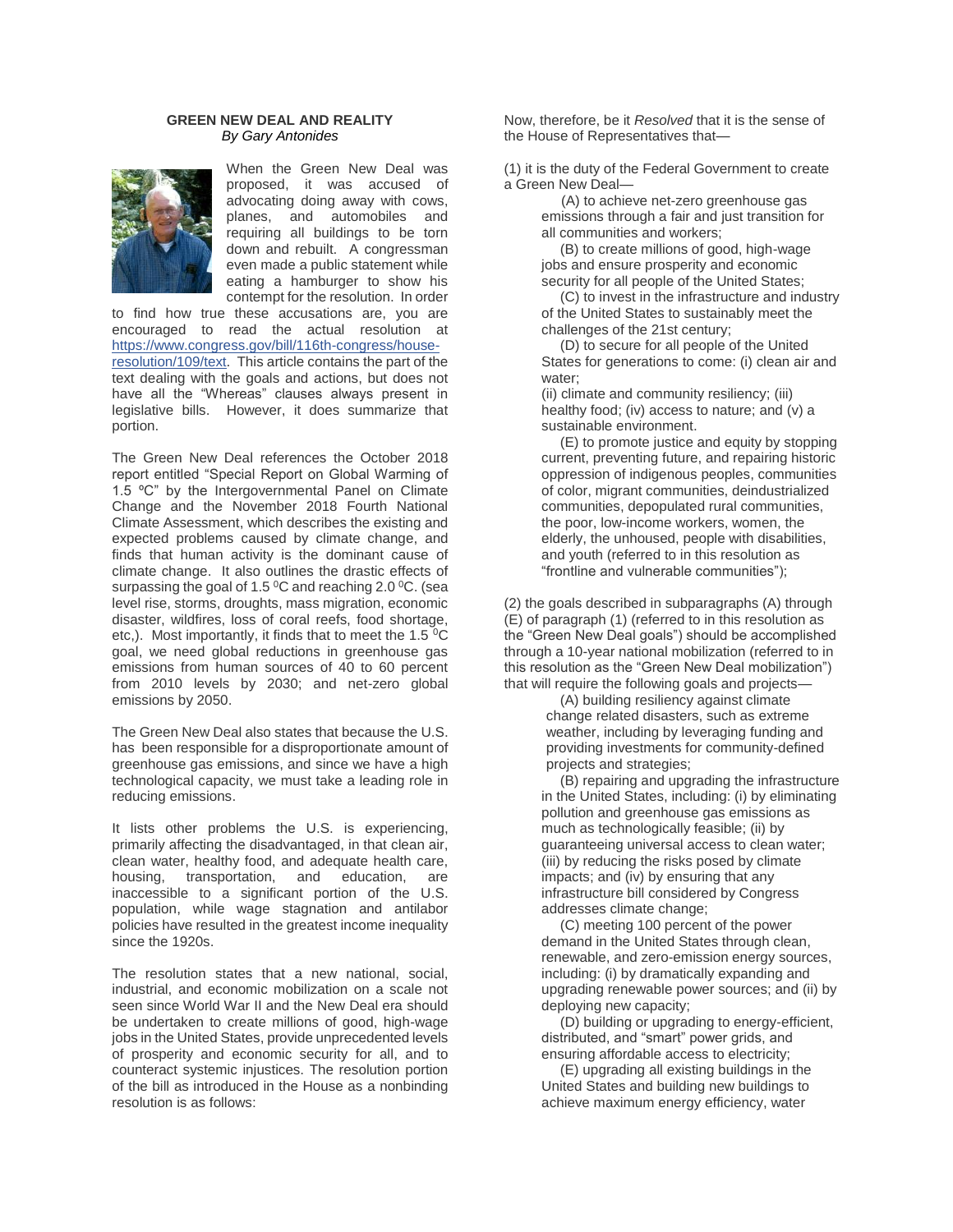efficiency, safety, affordability, comfort, and durability, including through electrification;

(F) spurring massive growth in clean manufacturing in the United States and removing pollution and greenhouse gas emissions from manufacturing and industry as much as is technologically feasible, including by expanding renewable energy manufacturing and investing in existing manufacturing and industry;

(G) working collaboratively with farmers and ranchers in the United States to remove pollution and greenhouse gas emissions from the agricultural sector as much as is technologically feasible, including: (i) by supporting family farming; (ii) by investing in sustainable farming and land use practices that increase soil health; and (iii) by building a more sustainable food system that ensures universal access to healthy food;

(H) overhauling transportation systems in the United States to remove pollution and greenhouse gas emissions from the transportation sector as much as is technologically feasible, including through investment in: (i) zero-emission vehicle infrastructure and manufacturing; (ii) clean, affordable, and accessible public transit; and (iii) high-speed rail;

(I) mitigating and managing the long-term adverse health, economic, and other effects of pollution and climate change, including by providing funding for community-defined projects and strategies;

(J) removing greenhouse gases from the atmosphere and reducing pollution by restoring natural ecosystems through proven low-tech solutions that increase soil carbon storage, such as land preservation and afforestation;

(K) restoring and protecting threatened, endangered, and fragile ecosystems through locally appropriate and science-based projects that enhance biodiversity and support climate resiliency;

(L) cleaning up existing hazardous waste and abandoned sites, ensuring economic development and sustainability on those sites;

(M) identifying other emission and pollution sources and creating solutions to remove them; and

(N) promoting the international exchange of technology, expertise, products, funding, and services, with the aim of making the United States the international leader on climate action, and to help other countries achieve a Green New Deal;

(3) a Green New Deal must be developed through transparent and inclusive consultation, collaboration, and partnership with frontline and vulnerable communities, labor unions, worker cooperatives, civil society groups, academia, and businesses; and

(4) to achieve the Green New Deal goals and mobilization, a Green New Deal will require the following goals and projects—

> (A) providing and leveraging, in a way that ensures that the public receives appropriate ownership stakes and returns on investment, adequate capital (including through community grants, public banks, and other public financing), technical expertise, supporting policies, and other forms of assistance to communities, organizations, Federal, State, and local government agencies, and businesses working on the Green New Deal mobilization;

(B) ensuring that the Federal Government takes into account the complete environmental and social costs and impacts of emissions through: (i) existing laws; (ii) new policies and programs; and (iii) ensuring that frontline and vulnerable communities shall not be adversely affected;

(C) providing resources, training, and highquality education, including higher education, to all people of the United States, with a focus on frontline and vulnerable communities, so that all people of the United States may be full and equal participants in the Green New Deal mobilization;

(D) making public investments in the research and development of new clean and renewable energy technologies and industries;

(E) directing investments to spur economic development, deepen and diversify industry and business in local and regional economies, and build wealth and community ownership, while prioritizing high-quality job creation and economic, social, and environmental benefits in frontline and vulnerable communities, and deindustrialized communities, that may otherwise struggle with the transition away from greenhouse gas intensive industries;

(F) ensuring the use of democratic and participatory processes that are inclusive of and led by frontline and vulnerable communities and workers to plan, implement, and administer the Green New Deal mobilization at the local level;

(G) ensuring that the Green New Deal mobilization creates high-quality union jobs that pay prevailing wages, hires local workers, offers training and advancement opportunities, and guarantees wage and benefit parity for workers affected by the transition;

(H) guaranteeing a job with a familysustaining wage, adequate family and medical leave, paid vacations, and retirement security to all people of the United States;

(I) strengthening and protecting the right of all workers to organize, unionize, and collectively bargain free of coercion, intimidation, and harassment;

(J) strengthening and enforcing labor, workplace health and safety, antidiscrimination,